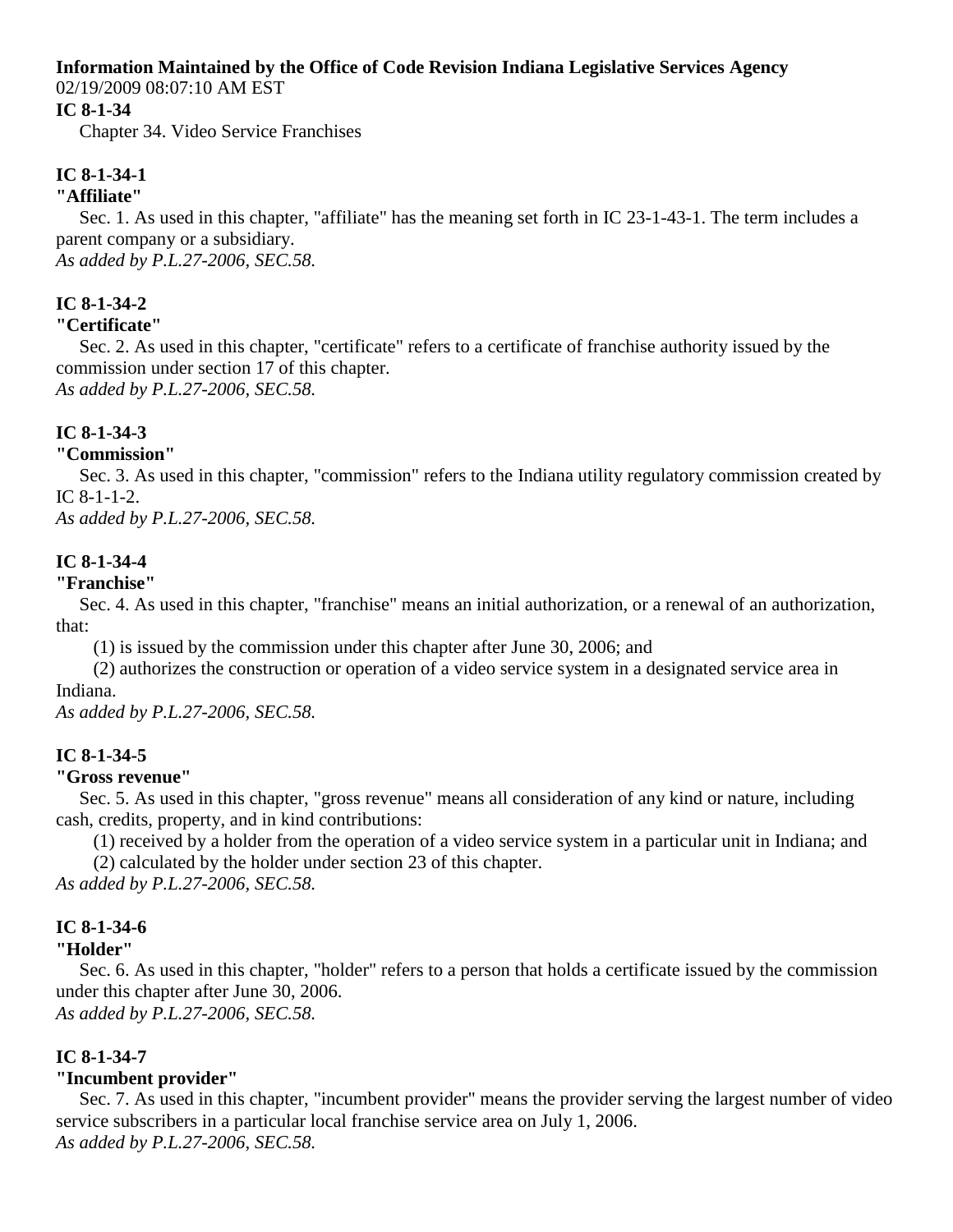#### **"Local franchise"**

Sec. 8. As used in this chapter, "local franchise" means an initial authorization, or a renewal of an authorization, that:

(1) is issued by a unit before July 1, 2006; and

 (2) authorizes the construction or operation of a video service system in a designated service area in the unit.

*As added by P.L.27-2006, SEC.58.*

# **IC 8-1-34-9**

#### **"Other programming service"**

Sec. 9. As used in this chapter, "other programming service" refers to information that a provider makes available to all subscribers generally. *As added by P.L.27-2006, SEC.58.*

## **IC 8-1-34-10**

## **"Person"**

Sec. 10. As used in this chapter, "person" means an individual, a corporation, a partnership, a limited liability company, an association, or another entity organized under the laws of any state. *As added by P.L.27-2006, SEC.58.*

# **IC 8-1-34-11**

## **"Provider"**

Sec. 11. As used in this chapter, "provider" refers to a multichannel video programming distributor (as defined in 47 U.S.C. 522(13)). *As added by P.L.27-2006, SEC.58.*

## **IC 8-1-34-12**

#### **"Unit"**

Sec. 12. As used in this chapter, "unit" has the meaning set forth in IC 36-1-2-23. *As added by P.L.27-2006, SEC.58.*

## **IC 8-1-34-13**

## **"Video programming"**

Sec. 13. As used in this chapter, "video programming" has the meaning set forth in 47 U.S.C. 522(20). *As added by P.L.27-2006, SEC.58.*

## **IC 8-1-34-14**

## **"Video service"**

Sec. 14. (a) As used in this chapter, "video service" means:

(1) the transmission to subscribers of video programming and other programming service:

(A) through facilities located at least in part in a public right-of-way; and

 (B) without regard to the technology used to deliver the video programming or other programming service; and

 (2) any subscriber interaction required for the selection or use of the video programming or other programming service.

 (b) The term does not include commercial mobile service (as defined in 47 U.S.C. 332). *As added by P.L.27-2006, SEC.58.*

## **IC 8-1-34-15**

#### **"Video service system"**

Sec. 15. (a) As used in this chapter, "video service system" means a system, consisting of a set of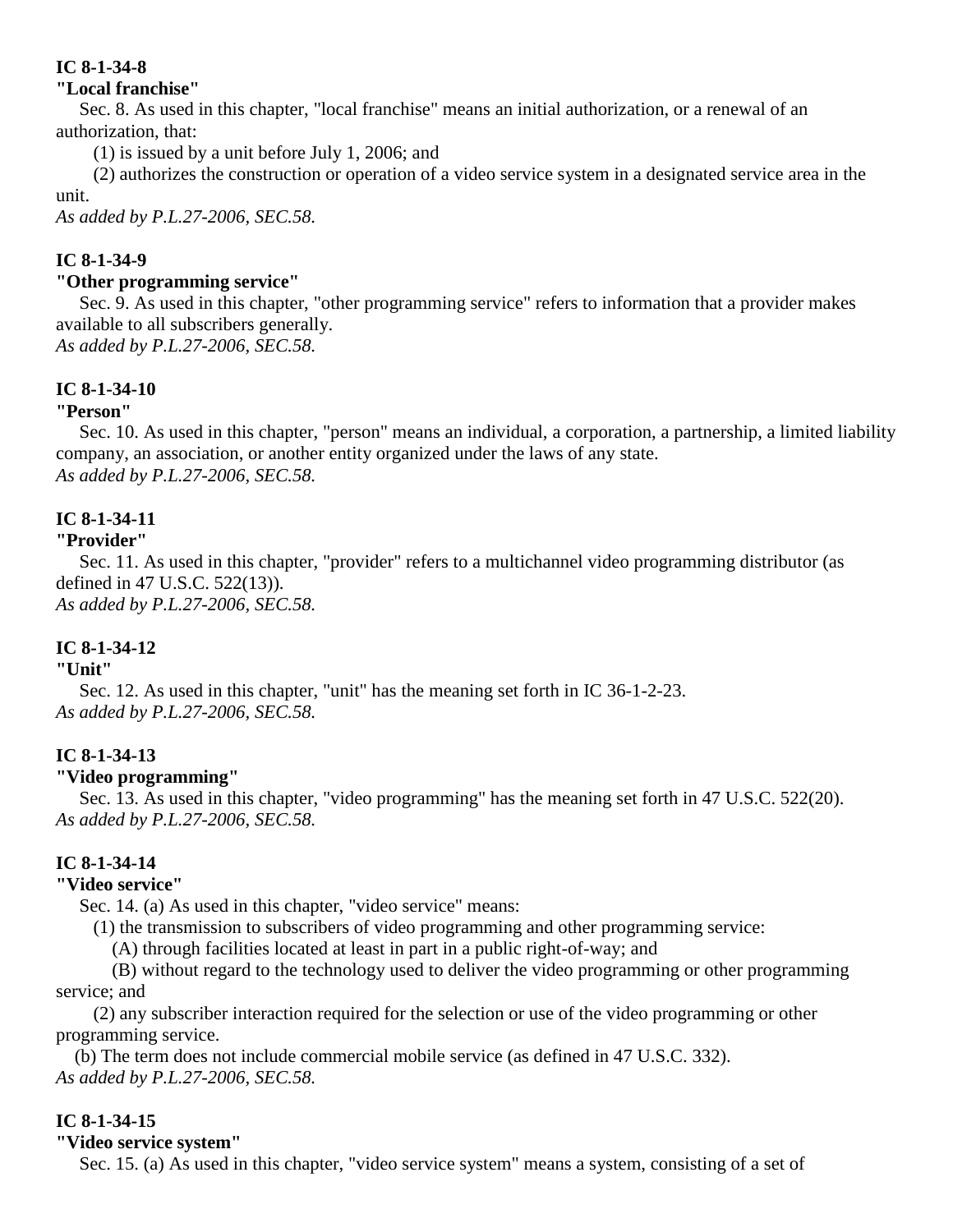transmission paths and associated signal generation, reception, and control equipment, that is designed to provide video service directly to subscribers within a community. The term includes the:

(1) optical spectrum wavelengths;

(2) bandwidth; or

(3) other current or future technological capacity;

used to provide the video service.

 (b) The term does not include a system that transmits video service to subscribers without using any public right-of-way.

*As added by P.L.27-2006, SEC.58.*

# **IC 8-1-34-16**

## **Commission as sole franchising authority; application; confidential information; filing fee**

Sec. 16. (a) Except as provided in section 21 of this chapter, after June 30, 2006:

(1) the commission is the sole franchising authority (as defined in 47 U.S.C.  $522(10)$ ) for the provision of video service in Indiana; and

(2) a unit may not:

(A) require a provider to obtain a separate franchise; or

 (B) impose any fee, gross receipt tax, licensing requirement, rate regulation, or build-out requirement on a provider;

except as authorized by this chapter.

 (b) Except as provided in section 21 of this chapter, a person who seeks to provide video service in Indiana after June 30, 2006, shall file with the commission an application for a franchise. The application shall be made on a form prescribed by the commission and must include the following:

 (1) A sworn affidavit, signed by an officer or another person authorized to bind the applicant, that affirms the following:

 (A) That the applicant has filed or will timely file with the Federal Communications Commission all forms required by the Federal Communications Commission before offering video service in Indiana.

 (B) That the applicant agrees to comply with all federal and state statutes, rules, and regulations applicable to the operation of the applicant's video service system.

(C) That the applicant agrees to:

 (i) comply with any local ordinance or regulation governing the use of public rights-of-way in the delivery of video service; and

(ii) recognize the police powers of a unit to enforce the ordinance or regulation.

 (D) If the applicant will terminate an existing local franchise under section 21 of this chapter, that the applicant agrees to perform any obligations owed to any private person, as required by section 22 of this chapter.

 (2) The applicant's legal name and any name under which the applicant does or will do business in Indiana, as authorized by the secretary of state.

 (3) The address and telephone number of the applicant's principal place of business, along with contact information for the person responsible for ongoing communications with the commission.

(4) The names and titles of the applicant's principal officers.

(5) The legal name, address, and telephone number of the applicant's parent company, if any.

 (6) A description of each service area in Indiana to be served by the applicant. A service area described under this subdivision may include an unincorporated area in Indiana.

(7) The expected date for the deployment of video service in each of the areas identified in subdivision (6).

(8) A list of other states in which the applicant provides video service.

 (9) If the applicant will terminate an existing local franchise under section 21(b) of this chapter, a copy of the written notice sent to the municipality under section 21(c) of this chapter.

(10) Any other information the commission considers necessary to:

(A) monitor the provision of video service to Indiana customers; and

 (B) prepare the commission's annual report to the regulatory flexibility committee under IC 8-1-2.6-4. This subsection does not empower the commission to require an applicant to disclose confidential and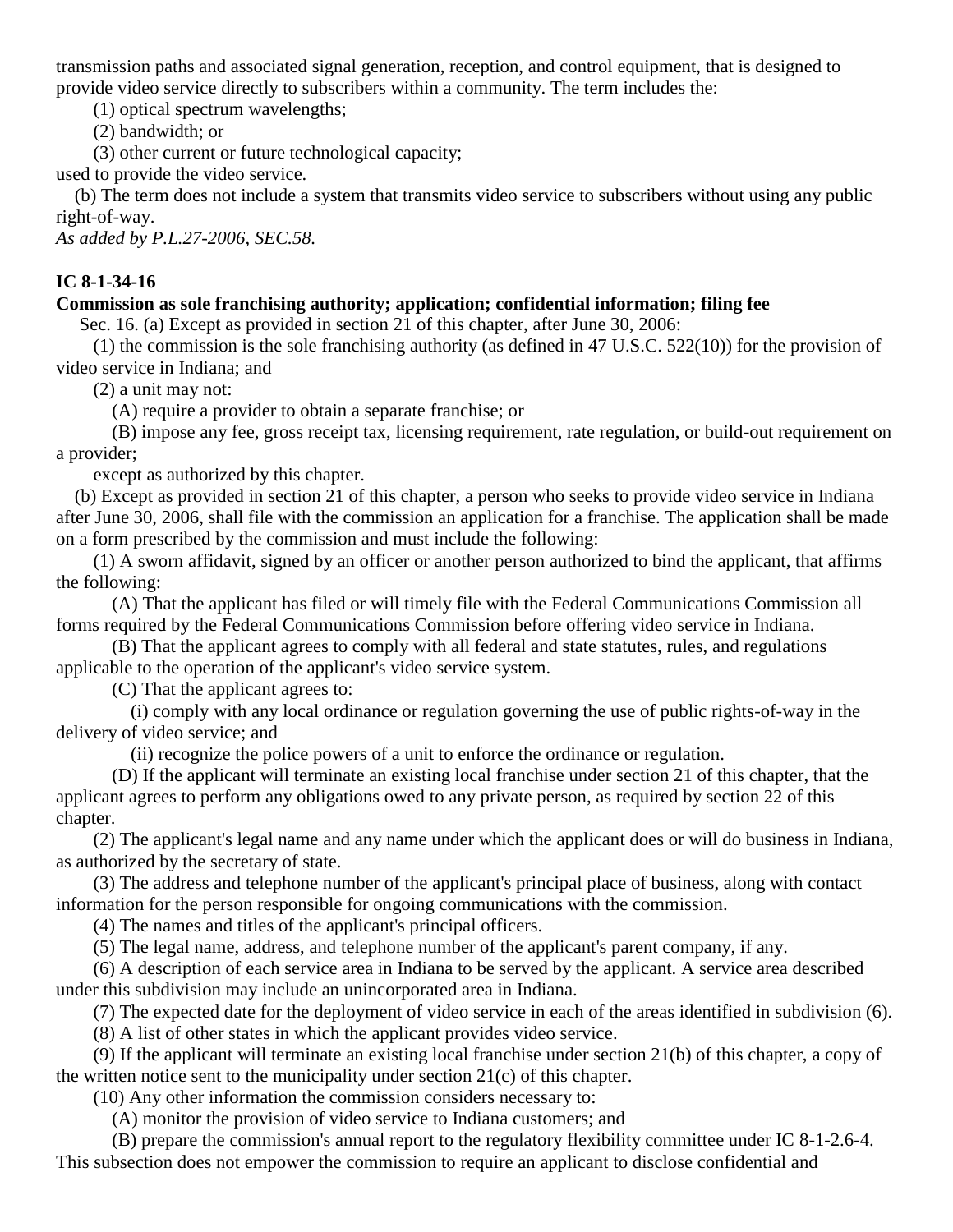proprietary business plans and other confidential information without adequate protection of the information. The commission shall exercise all necessary caution to avoid disclosure of confidential information supplied under this subsection.

 (c) The commission may charge a fee for filing an application under this section. Any fee charged by the commission under this subsection may not exceed the commission's actual costs to process and review the application under section 17 of this chapter.

*As added by P.L.27-2006, SEC.58. Amended by P.L.183-2006, SEC.1.*

#### **IC 8-1-34-17**

#### **Issuance of certificate; build-out requirements prohibited; settlement agreements approved before July 29, 2004; use of rights-of-way**

Sec. 17. (a) Not later than fifteen (15) business days after the commission receives an application under section 16 of this chapter, the commission shall determine whether the application is complete and properly verified. If the commission determines that the application is incomplete or is not properly verified, the commission shall notify the applicant of the deficiency and allow the applicant to resubmit the application after correcting the deficiency. If the commission determines that the application is complete and properly verified, the commission shall issue the applicant a certificate of franchise authority. A certificate issued under this section must contain:

(1) a grant of authority to provide the video service requested in the application;

 (2) a grant of authority to use and occupy public rights-of-way in the delivery of the video service, subject to:

(A) state and local laws and regulations governing the use and occupancy of public rights-of-way; and

 (B) the police powers of local units to enforce local ordinances and regulations governing the use and occupancy of public rights-of-way; and

 (3) a statement that the authority granted under subdivisions (1) and (2) is subject to the holder's lawful provision and operation of the video service.

 (b) Except as provided in subsection (c) and sections 16(c) and 28 of this chapter, the commission may not require a provider to:

(1) satisfy any build-out requirements;

(2) deploy, or make investments in, any infrastructure, facilities, or equipment; or

 (3) pay an application fee, a document fee, a state franchise fee, a service charge, or any fee other than the franchise fee paid to a local unit under section 24 of this chapter;

as a condition of receiving or holding a certificate under this chapter.

 (c) This section does not limit the commission's right to enforce any obligation described in subsection (b) that a provider is subject to under the terms of a settlement agreement approved by the commission before July 29, 2004.

 (d) The general assembly, a state agency, or a unit may not adopt a law, rule, ordinance, or regulation governing the use and occupancy of public rights-of-way that:

 (1) discriminates against any provider, or is unduly burdensome with respect to any provider, based on the particular facilities or technology used by the provider to deliver video service; or

 (2) allows a video service system owned or operated by a unit to use or occupy public rights-of-way on terms or conditions more favorable or less burdensome than those that apply to other providers. A law, a rule, an ordinance, or a regulation that violates this subsection is void.

*As added by P.L.27-2006, SEC.58. Amended by P.L.1-2007, SEC.77.*

## **IC 8-1-34-18**

## **Transfer of certificate**

Sec. 18. Subject to the notice requirements under section 20 of this chapter, a certificate issued under this chapter may be transferred to any successor in interest of the holder to which the certificate is originally granted.

*As added by P.L.27-2006, SEC.58.*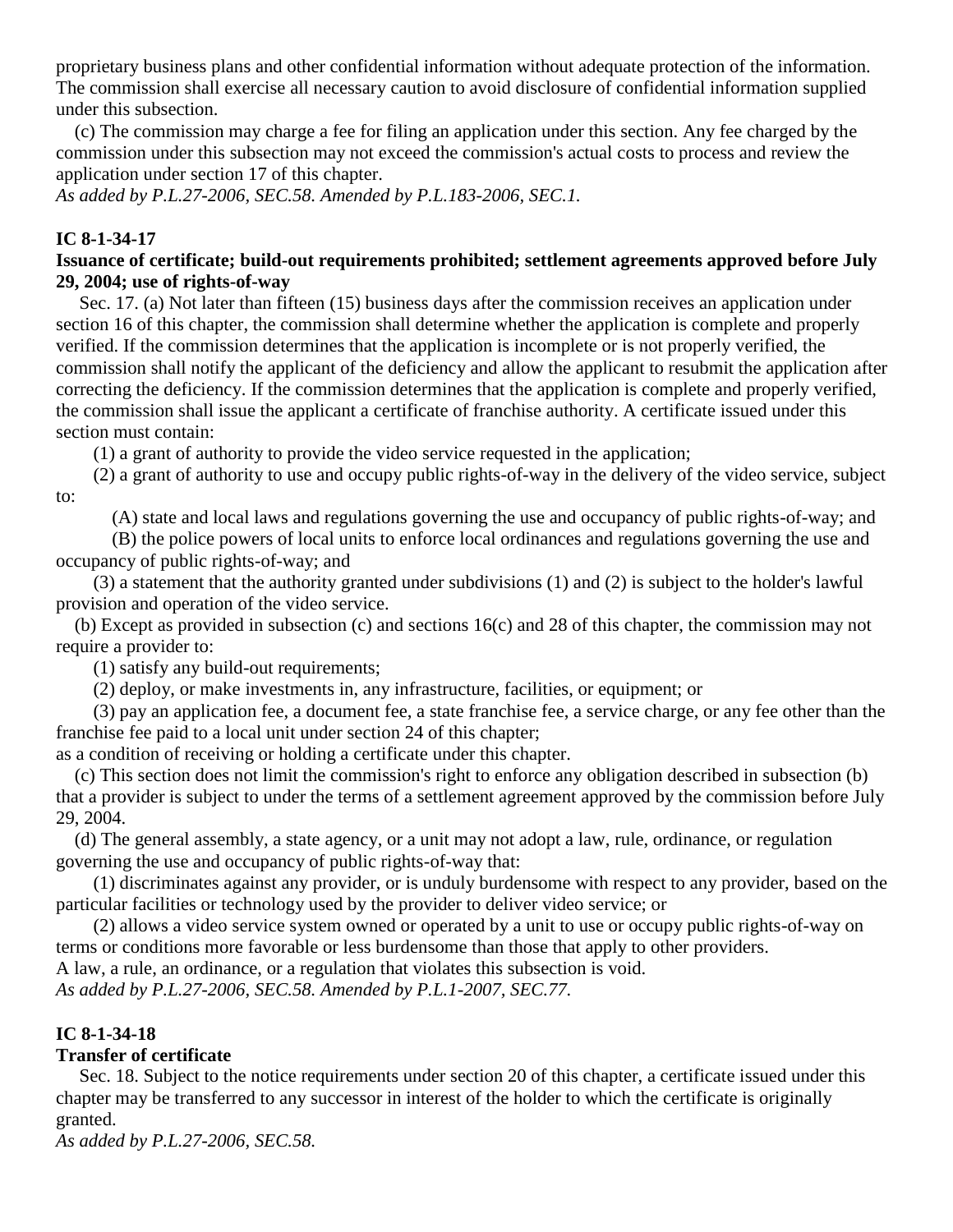#### **Termination of certificate by holder**

Sec. 19. A certificate issued under this chapter may be terminated by the holder by submitting notice to the commission under section 20 of this chapter.

*As added by P.L.27-2006, SEC.58.*

#### **IC 8-1-34-20**

#### **Notice of change; notice of intent to provide service; customer notification requirements**

Sec. 20. (a) In connection with, or as a condition of receiving, a certificate under this chapter, the commission shall require a holder to notify the commission, after the issuance of a certificate, of any of the following changes involving the holder or the certificate issued:

 (1) Any transaction involving a change in the ownership, operation, control, or corporate organization of the holder, including a merger, an acquisition, or a reorganization.

 (2) A change in the holder's legal name or the adoption of, or change to, an assumed business name. The holder shall submit to the commission a certified copy of the:

(A) amended certificate of authority; or

(B) certificate of assumed business name;

issued by the secretary of state to reflect the change.

 (3) A change in the holder's principal business address or in the name of the person authorized to receive notice on behalf of the holder.

 (4) Any transfer of the certificate to a successor in interest of the holder allowed by section 18 of this chapter. The holder shall identify the successor in interest to which the transfer is made.

 (5) The termination of any certificate issued under this chapter, as allowed by section 19 of this chapter. The holder shall identify:

(A) any other certificate issued under this chapter that will be retained by the holder;

(B) the number of Indiana customers in the service area covered by the certificate being terminated; and

 (C) the method by which the holder's customers were notified of the termination, if required by the commission under subsection (c).

 (6) A change in the video programming or other programming service provided in one (1) or more of the services areas identified under section 16(b)(6) of this chapter in the holder's most recent application for a certificate under this chapter.

 (7) A change in one (1) or more of the service areas identified under section 16(b)(6) of this chapter that would increase or decrease the territory within the service area. The holder shall describe the new boundaries of the affected service areas after the proposed change is made.

The commission shall prescribe the time in which a holder must report changes under this section. The commission may prescribe a form for the reporting of changes under this section.

 (b) In connection with, or as a condition of, receiving a certificate under this chapter, the commission shall require a holder to notify a unit:

(1) in which the holder does not already provide video service under:

(A) a local franchise issued by the unit before July 1, 2006; or

(B) another certificate issued under this chapter after June 30, 2006; and

(2) that is included in the holder's service area under the certificate being issued;

that the holder intends to provide video service in the unit's jurisdiction. The holder shall give the notice required under this subdivision not later than ten (10) days before the holder begins providing video service in the unit's jurisdiction.

 (c) In connection with the issuance of a certificate under this chapter, the commission may require a holder to provide advance notice to the holder's Indiana customers if the holder will do any of the following:

 (1) Change the rates and charges for video service that the holder offers in any of its service areas in Indiana.

 (2) Cease to offer video service, or any specific video programming or other programming service, that the holder offers in any of the holder's service areas in Indiana.

The commission shall prescribe any customer notification requirements under this subsection in a rule of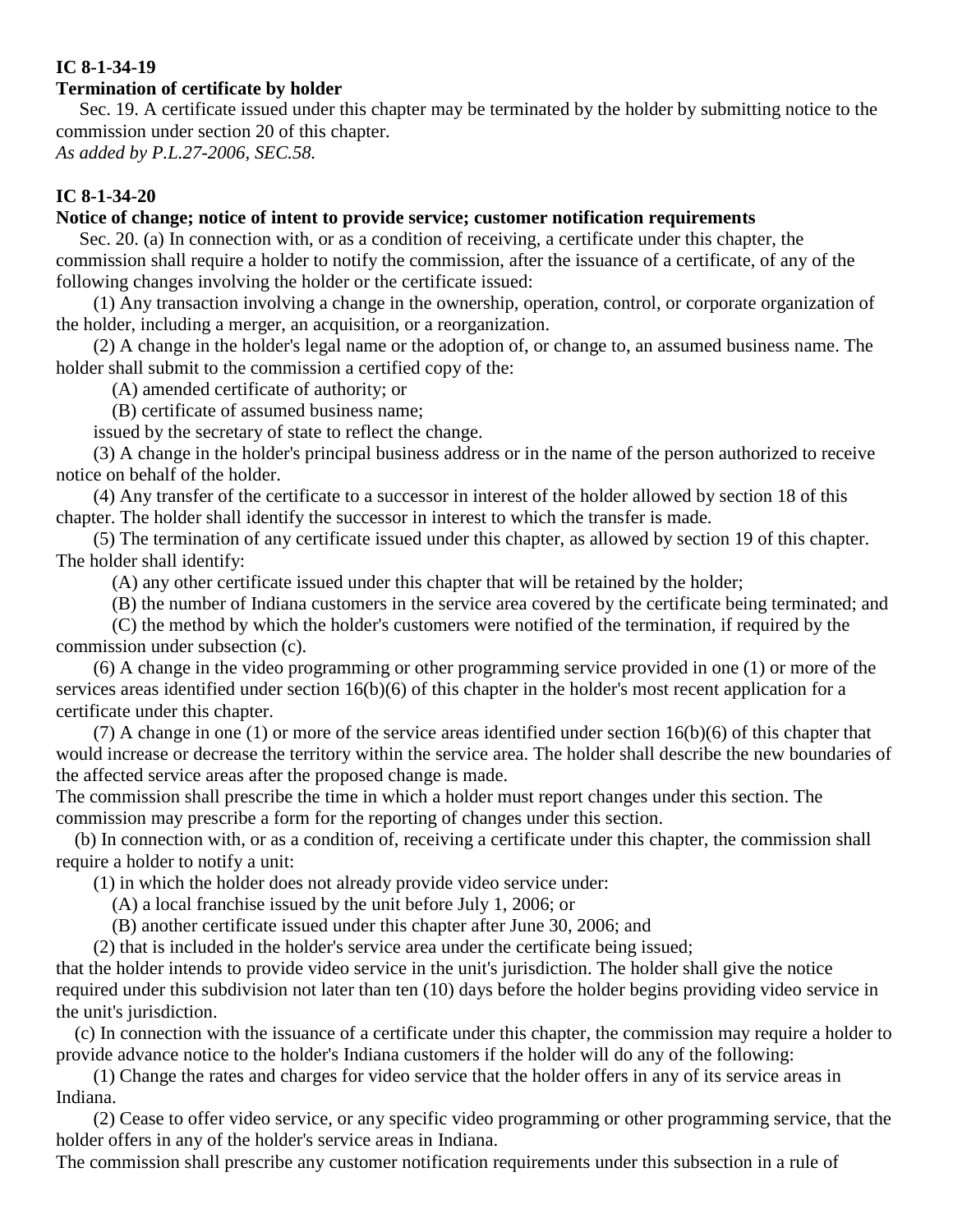#### **Election to operate under local franchise; termination of local franchise; notice; outstanding and prepaid franchise fees**

Sec. 21. (a) For purposes of this section, a provider is considered to be a holder of a local franchise on June 30, 2006, if:

(1) the provider; or

(2) any affiliate or successor entity of the provider;

holds a local franchise to provide video service in a unit on June 30, 2006.

 (b) After June 30, 2006, a provider that is the holder of a local franchise on June 30, 2006, regardless of whether the provider is the incumbent provider in the local franchise service area, may elect to:

(1) continue providing video service under the local franchise until the local franchise expires; or

 (2) subject to section 22 of this chapter, terminate the local franchise and apply to the commission for a certificate under this chapter.

 (c) A provider that elects to terminate a local franchise under subsection (b) must provide written notice of the provider's election to:

(1) the commission; and

(2) the affected unit;

not later than November 1, 2006. The local franchise is terminated on the date the commission issues a certificate to the provider under this chapter.

 (d) Not later than ninety (90) days after a local franchise is terminated under subsection (c), the provider that terminated the local franchise shall remit to the affected unit any accrued but unpaid franchise fees due under the local franchise. If the provider has credit remaining from any prepaid franchise fees, the provider may deduct the amount of the credit from any future fees or taxes owed to the affected unit. *As added by P.L.27-2006, SEC.58.*

# **IC 8-1-34-22**

#### **Terminated local franchise; rights, duties, and obligations owed to private persons; right of action; "private person"**

Sec. 22. (a) A provider that elects to terminate a local franchise under section 21 of this chapter remains subject to the contractual rights, duties, and obligations incurred by the provider that are owed to any private person.

 (b) All liens, security interests, royalties, and other contracts, rights, and interests owed to a private person, shall:

(1) continue in full force and effect without the need for renewal, extension, or continuance; and

(2) be paid or performed by the provider after becoming a holder of a certificate under this chapter.

 (c) The commission shall condition the issuance or renewal of a certificate under this chapter on a provider's payment and performance of the rights, duties, and obligations described in this section. In applying for an initial certificate or a renewal certificate under this chapter, a provider shall agree to pay or perform the obligations described in this section, as required by section  $16(b)(1)(D)$  of this chapter.

(d) A private person that claims to be:

(1) owed any rights, duties, or obligations by a holder under this section; and

(2) aggrieved by a holder's alleged violation of this section;

may bring an action in a court with jurisdiction to enforce the rights, duties, or obligations claimed to be owed to the person.

(e) As used in this section, "private person" does not include:

(1) the unit that issued the terminated local franchise;

- (2) a political subdivision (as defined in IC 36-1-2-13) not described in subdivision (1); or
- (3) any official, agent, or employee of:
	- (A) the unit that issued the terminated local franchise; or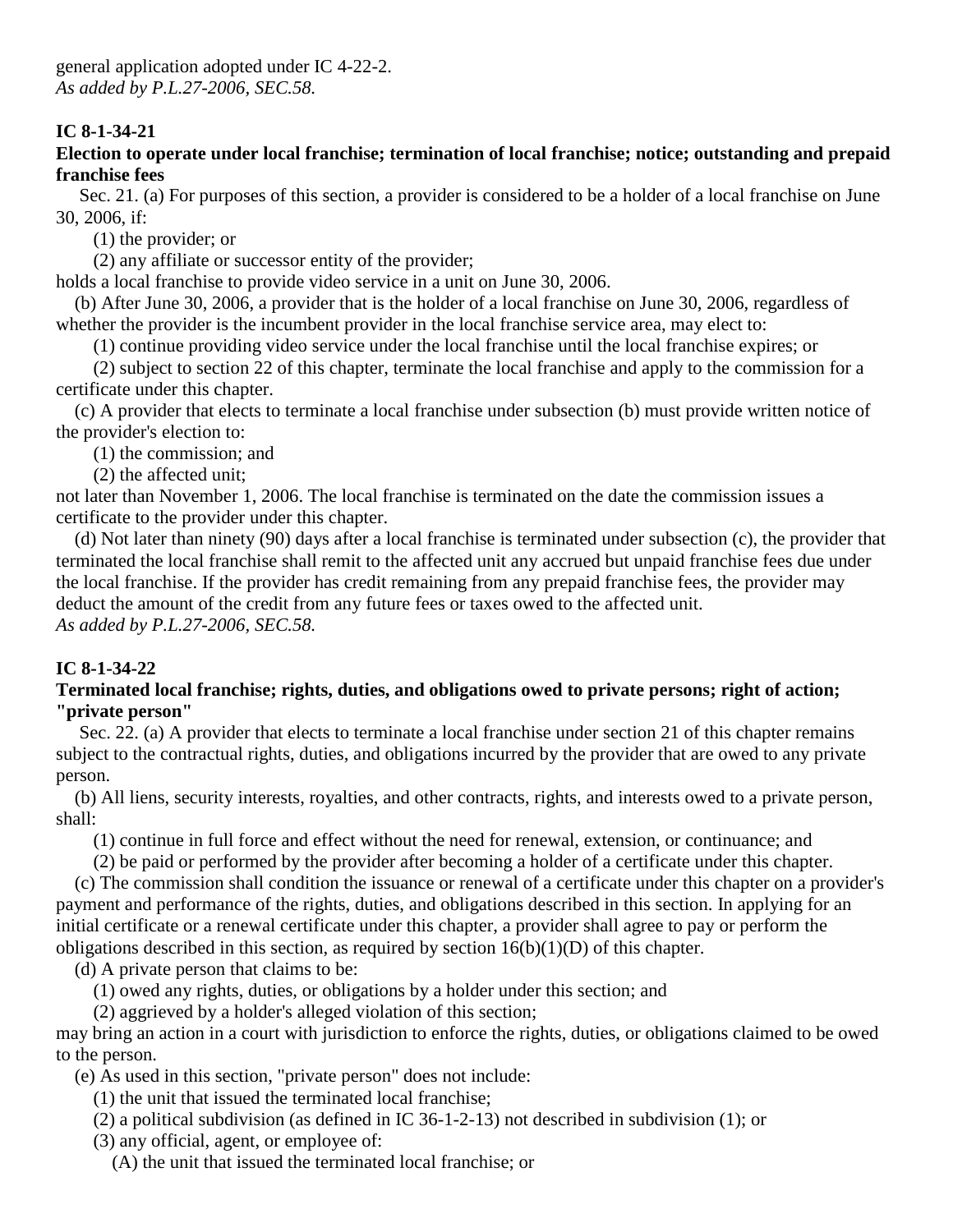(B) a political subdivision described in subdivision (2); in the individual's official capacity.

*As added by P.L.27-2006, SEC.58. Amended by P.L.183-2006, SEC.2.*

## **IC 8-1-34-23**

#### **Gross revenue; determination under existing local franchise; determination when no local franchise exists; unincorporated areas; annexed territory**

Sec. 23. (a) Except as provided in subsection (b), the holder of a certificate under this chapter shall, at the end of each calendar quarter, determine under subsections (c) and (d) the gross revenue received during that quarter from the holder's provision of video service in each unit included in the holder's service area under the certificate.

 (b) This subsection applies to a holder or other provider providing video service in a unit in which a provider of video service is required on June 30, 2006, to pay a franchise fee based on a percentage of gross revenues. The holder's or provider's gross revenue shall be determined as follows:

 (1) If only one (1) local franchise is in effect on June 30, 2006, the holder or provider shall determine gross revenue as the term is defined in the local franchise in effect on June 30, 2006.

(2) If:

(A) more than one (1) local franchise is in effect on June 30, 2006; and

(B) the holder or provider is subject to a local franchise in the unit on June 30, 2006;

 the holder or provider shall determine gross revenue as the term is defined in the local franchise to which the holder or provider is subject on June 30, 2006.

(3) If:

(A) more than one (1) local franchise is in effect on June 30, 2006; and

(B) the holder is not subject to a local franchise in the unit on June 30, 2006;

the holder shall determine gross revenue as the term is defined in the local franchise in effect on June 30, 2006, that is most favorable to the unit.

 (c) This subsection does not apply to a holder that is required to determine gross revenue under subsection (b). The holder shall include the following in determining the gross revenue received during the quarter with respect to a particular unit:

 (1) Fees and charges charged to subscribers for video service provided by the holder. Fees and charges under this subdivision include the following:

(A) Recurring monthly charges for video service.

(B) Event based charges for video service, including pay per view and video on demand charges.

(C) Charges for the rental of set top boxes and other equipment.

 (D) Service charges related to the provision of video service, including activation, installation, repair, and maintenance charges.

 (E) Administrative charges related to the provision of video service, including service order and service termination charges.

 (2) Revenue received by an affiliate of the holder from the affiliate's provision of video service, to the extent that treating the revenue as revenue of the affiliate, instead of revenue of the holder, would have the effect of evading the payment of fees that would otherwise be paid to the unit. However, revenue of an affiliate may not be considered revenue of the holder if the revenue is otherwise subject to fees to be paid to the unit.

 (d) This subsection does not apply to a holder that is required to determine gross revenue under subsection (b). The holder shall not include the following in determining the gross revenue received during the quarter with respect to a particular unit:

 (1) Revenue not actually received, regardless of whether it is billed. Revenue described in this subdivision includes bad debt.

 (2) Revenue received by an affiliate or any other person in exchange for supplying goods and services used by the holder to provide video service under the holder's certificate.

 (3) Refunds, rebates, or discounts made to subscribers, advertisers, the unit, or other providers leasing access to the holder's facilities.

(4) Revenue from providing service other than video service, including revenue from providing: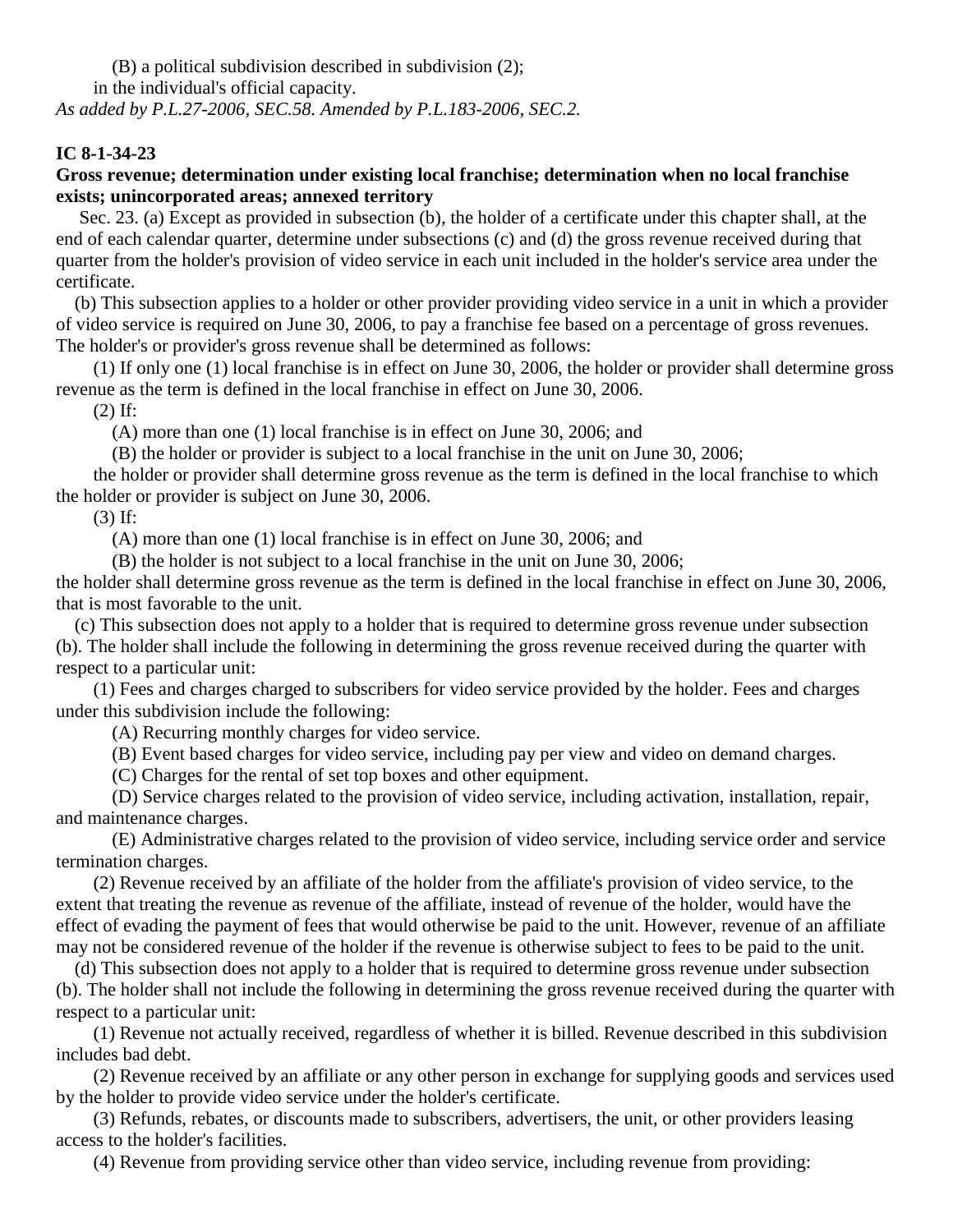(A) telecommunications service (as defined in 47 U.S.C. 153(46));

(B) information service (as defined in 47 U.S.C. 153(20)), other than video service; or

 (C) any other service not classified as cable service or video programming by the Federal Communications Commission.

 (5) Any fee imposed on the holder under this chapter that is passed through to and paid by subscribers, including the franchise fee:

 (A) imposed under section 24 of this chapter for the quarter immediately preceding the quarter for which gross revenue is being computed; and

 (B) passed through to and paid by subscribers during the quarter for which gross revenue is being computed.

(6) Revenue from the sale of video service for resale in which the purchaser collects a franchise fee under:

(A) this chapter; or

(B) a local franchise agreement in effect on July 1, 2006;

 from the purchaser's customers. This subdivision does not limit the authority of a unit, or the commission on behalf of a unit, to impose a tax, fee, or other assessment upon the purchaser under 42 U.S.C. 542(h).

(7) Any tax of general applicability:

(A) imposed on the holder or on subscribers by a federal, state, or local governmental entity; and

(B) required to be collected by the holder and remitted to the taxing entity;

including the state gross retail and use taxes (IC 6-2.5) and the utility receipts tax (IC 6-2.3).

(8) Any forgone revenue from providing free or reduced cost cable video service to any person, including:

(A) employees of the holder;

(B) the unit; or

 (C) public institutions, public schools, or other governmental entities, as required or permitted by this chapter or by federal law.

 However, any revenue that the holder chooses to forgo in exchange for goods or services through a trade or barter arrangement shall be included in gross revenue.

(9) Revenue from the sale of:

(A) capital assets; or

(B) surplus equipment that is not used by the purchaser to receive video service from the holder.

(10) Reimbursements that:

 (A) are made by programmers to the holder for marketing costs incurred by the holder for the introduction of new programming; and

(B) exceed the actual costs incurred by the holder.

(11) Late payment fees collected from customers.

(12) Charges, other than those described in subsection  $(c)(1)$ , that are aggregated or bundled with charges described in subsection (c)(1) on a customer's bill, if the holder can reasonably identify the charges on the books and records by the holder in the regular course of business.

 (e) If, under the terms of the holder's certificate, the holder provides video service to any unincorporated area in Indiana, the holder shall calculate the holder's gross income received from each unincorporated area served in accordance with:

(1) subsection (b); or

(2) subsections (c) and (d);

whichever is applicable.

 (f) If a unit served by the holder under a certificate annexes any territory after the certificate is issued or renewed under this chapter, the holder shall:

 (1) include in the calculation of gross revenue for the annexing unit any revenue generated by the holder from providing video service to the annexed territory; and

(2) subtract from the calculation of gross revenue for any unit or unincorporated area:

(A) of which the annexed territory was formerly a part; and

(B) served by the holder before the effective date of the annexation;

the amount of gross revenue determined under subdivision (1);

beginning with the calculation of gross revenue for the calendar quarter in which the annexation becomes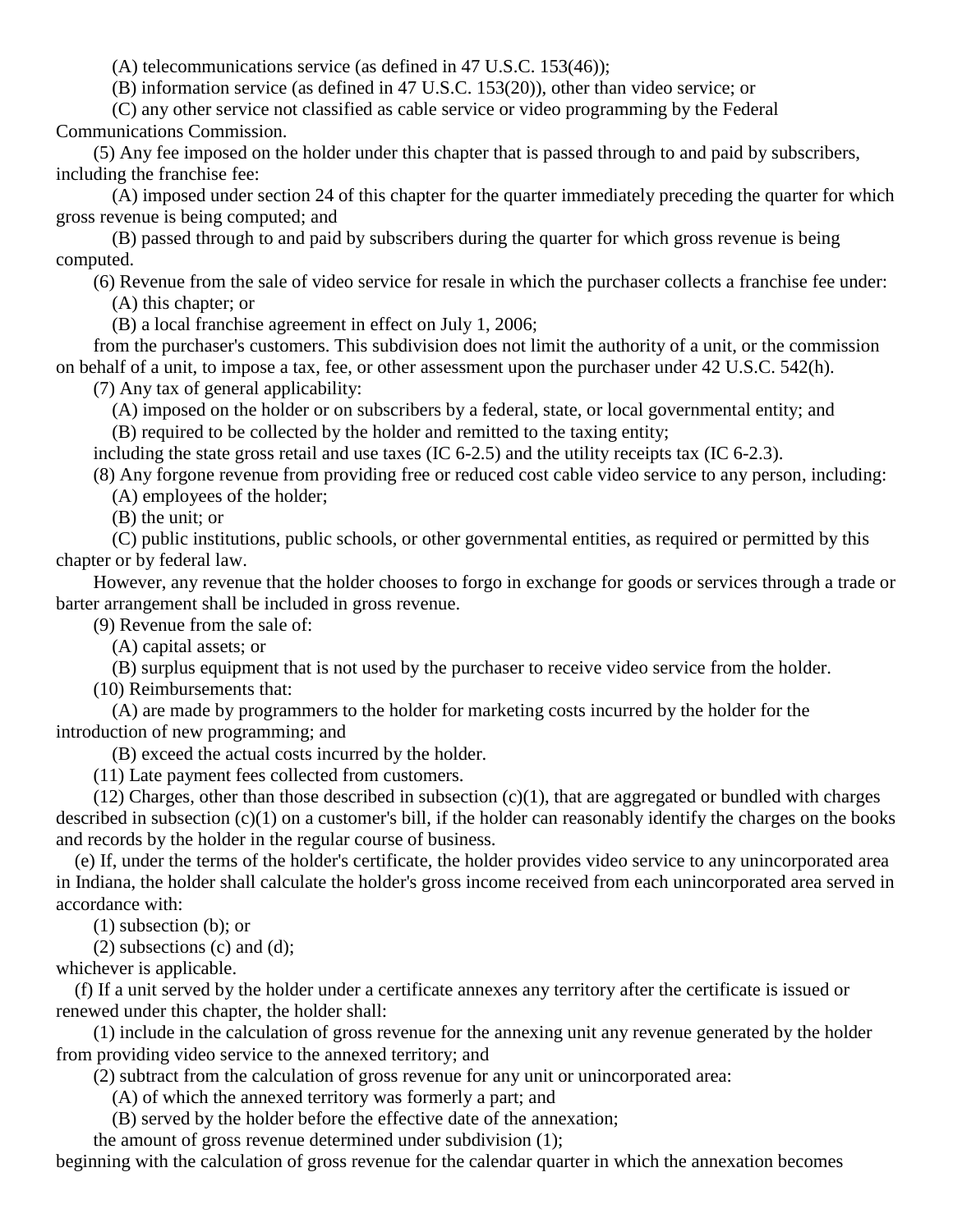effective. The holder shall notify the commission of the new boundaries of the affected service areas as required under section  $20(a)(7)$  of this chapter.

*As added by P.L.27-2006, SEC.58. Amended by P.L.1-2007, SEC.78.*

## **IC 8-1-34-24**

## **Franchise fee; percentage of gross revenue; unincorporated areas; disputes over gross revenue calculation; pass through to subscribers; billing itemization; fee under local franchise**

Sec. 24. (a) Subject to subsection (e), not later than forty-five (45) days after the end of each calendar quarter, the holder shall pay to each unit included in the holder's service area under a certificate issued under this chapter a franchise fee equal to:

 (1) the amount of gross revenue received from providing video service in the unit during the most recent calendar quarter, as determined under section 23 of this chapter; multiplied by

(2) a percentage equal to one (1) of the following:

(A) If a local franchise has never been in effect in the unit before July 1, 2006, five percent (5%).

 (B) If no local franchise is in effect in the unit on July 1, 2006, but one (1) or more local franchises have been in effect in the unit before July 1, 2006, the percentage of gross revenue paid by the holder of the most recent local franchise in effect in the unit, unless the unit elects to impose a different percentage, which may not exceed five percent (5%).

 (C) If there is one (1) local franchise in effect in the unit on July 1, 2006, the percentage of gross revenue paid by the holder of that local franchise as a franchise fee to the unit, unless the unit elects to impose a different percentage, which may not exceed five percent (5%). Upon the expiration of a local franchise described in this clause, the percentage shall be determined by the unit but may not exceed five percent (5%).

 (D) If there is more than one (1) local franchise in effect with respect to the unit on July 1, 2006, a percentage determined by the unit, which may not exceed the greater of:

(i) five percent  $(5\%)$ ; or

(ii) the percentage paid by a holder of any local franchise in effect in the unit on July 1, 2006.

 (b) If the holder provides video service to an unincorporated area in Indiana, as described in section 23(e) of this chapter, the holder shall:

 (1) calculate the franchise fee with respect to the unincorporated area in accordance with subsection (a); and

(2) remit the franchise fee to the county in which the unincorporated area is located.

If an unincorporated area served by the provider is located in one (1) or more contiguous counties, the provider shall remit part of the franchise fee calculated under subdivision (1) to each county having territory in the unincorporated area served. The part of the franchise fee remitted to a county must bear the same proportion to the total franchise fee for the area, as calculated under subdivision (1), that the number of subscribers in the county bears to the total number of subscribers in the unincorporated area served.

 (c) With each payment of a franchise fee to a unit under this section, the holder shall include a statement explaining the basis for the calculation of the franchise fee. A unit may review the books and records of:

(1) the holder; or

(2) an affiliate of the holder, if appropriate;

to the extent necessary to ensure the holder's compliance with section 23 of this chapter in calculating the gross revenue upon which the remitted franchise fee is based. Each party shall bear the party's own costs of an examination under this subsection. If the holder and the unit cannot agree on the amount of gross revenue on which the franchise fee should be based, either party may petition the commission to determine the amount of gross revenue on which the franchise fee should be based. A determination of the commission under this subsection is final, subject to the right of direct appeal by either party.

 (d) A franchise fee owed by a holder to a unit under this section may be passed through to, and collected from, the holder's subscribers in the unit. To the extent allowed under 43 U.S.C. 542(c), the holder may identify as a separate line item on each regular bill issued to a subscriber:

(1) the amount of the total bill assessed as a franchise fee under this section; and

(2) the identity of the unit to which the franchise fee is paid.

(e) A holder that elects under section 21(b)(1) of this chapter to continue providing video service under a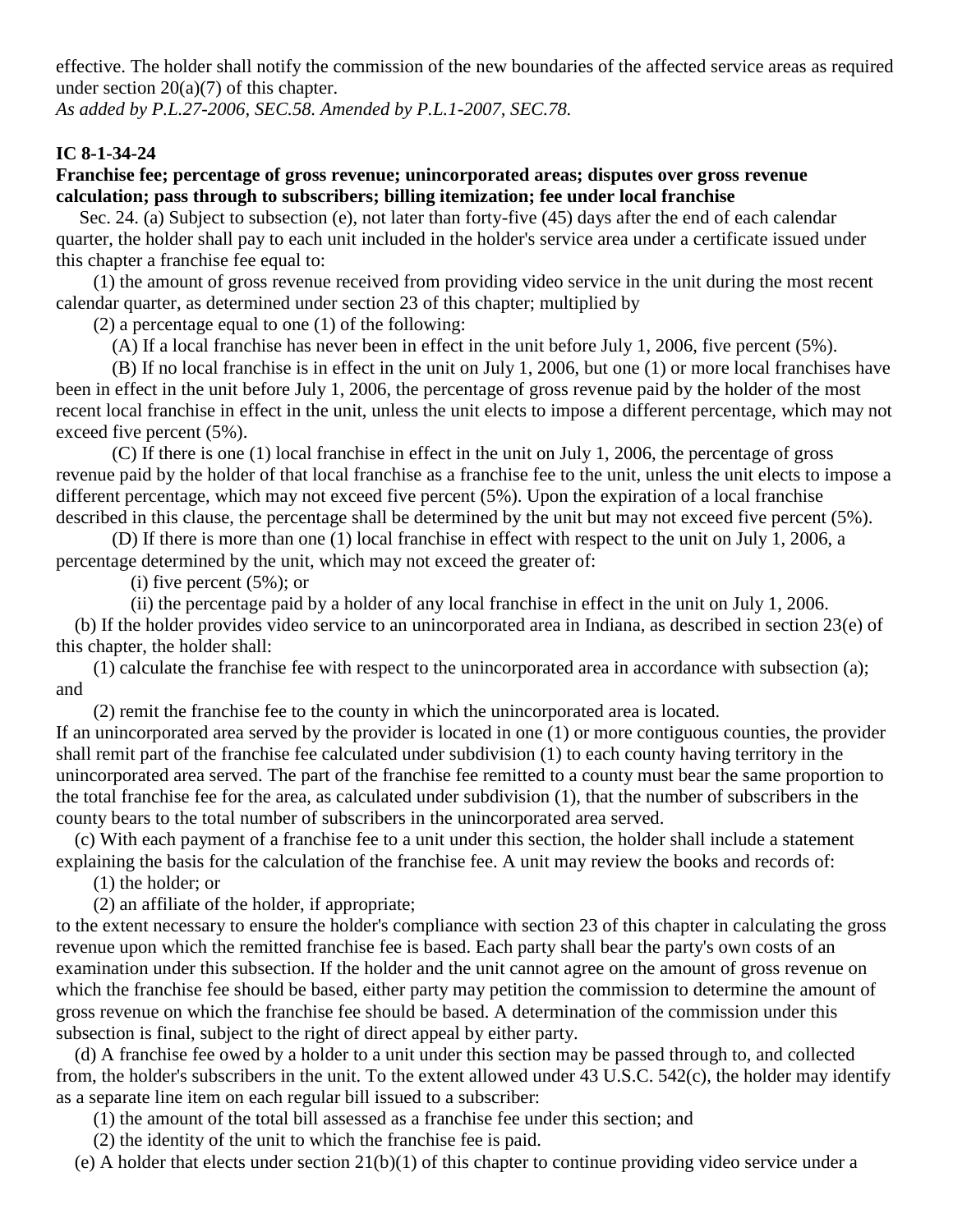local franchise is not required to pay the franchise fee prescribed under this section, but shall pay any franchise fee imposed under the terms of the local franchise.

*As added by P.L.27-2006, SEC.58.*

# **IC 8-1-34-25**

# **PEG channel capacity, facilities, and financial support; unit with existing requirements**

Sec. 25. (a) This section applies in a unit that:

(1) is included in the service area of a holder of a certificate issued under this chapter; and

 (2) requires a provider described in section 21(a) of this chapter to provide PEG channel capacity, facilities, or financial support under a local franchise issued to the provider by the unit before July 1, 2006, regardless of whether the provider elects to:

(A) continue the local franchise under section  $21(b)(1)$  of this chapter; or

 (B) terminate the local franchise under section 21(b)(2) of this chapter and continue providing video service in the unit under a certificate issued under this chapter.

 (b) As used in this section, "PEG channel" refers to a channel made available by a provider on the provider's video service system for public, educational, and governmental programming.

 (c) The holder of a certificate under this chapter shall provide in the unit at least the number of PEG channels that the provider described in section 21(a) of this chapter is required to provide in the unit under the terms of the local franchise described in subsection (a)(2).

(d) If the local franchise described in subsection (a)(2) requires the provider described in section  $21(a)$  of this chapter to provide financial support for public, educational, or governmental programming in the unit, the holder of a certificate under this chapter shall pay the unit the same cash payments on a per subscriber basis that the provider described in section 21(a) of this chapter is required to pay the unit under the terms of the local franchise. The holder shall remit payments under this subsection to the unit on a quarterly basis, along with the franchise fee paid to the unit under section 24 of this chapter. For each calendar quarter, the holder shall remit to the unit an amount equal to:

 (1) the cash payment for the quarter due from the provider described in section 21(a) of this chapter; multiplied by

 (2) a fraction, the numerator of which equals the number of subscribers served by the holder in the unit, and the denominator of which equals the total number of subscribers served by all providers in the unit.

(e) Any payments remitted to a unit under subsection (d):

(1) are made:

(A) for the purposes set forth in 47 U.S.C. 531; and

(B) under the unit's authority under 47 U.S.C.  $541(a)(4)(B)$ ; and

 (2) may not be credited against the franchise fee payable to the unit under section 24 of this chapter. *As added by P.L.27-2006, SEC.58.*

## **IC 8-1-34-26**

## **PEG channel capacity, facilities, and financial support; units or areas without existing requirements; authority of commission to require**

Sec. 26. (a) This section applies in a unit or an unincorporated area of Indiana that:

(1) is included in the service area of a holder of a certificate issued under this chapter; and

 (2) does not require a provider described in section 21(a) of this chapter to provide PEG channel capacity, facilities, or financial support under a local franchise issued before July 1, 2006.

(b) As used in this section, "PEG channel" has the meaning set forth in section 25(b) of this chapter.

(c) As a condition of issuing or renewing a certificate to a holder under this chapter, and upon:

 (1) the petition of a unit or an unincorporated area included in the holder's service area under the certificate; or

(2) the commission's own motion;

the commission may require the holder to provide PEG channel capacity, facilities, or financial support to one (1) or more units or unincorporated areas in the holder's service area under the certificate.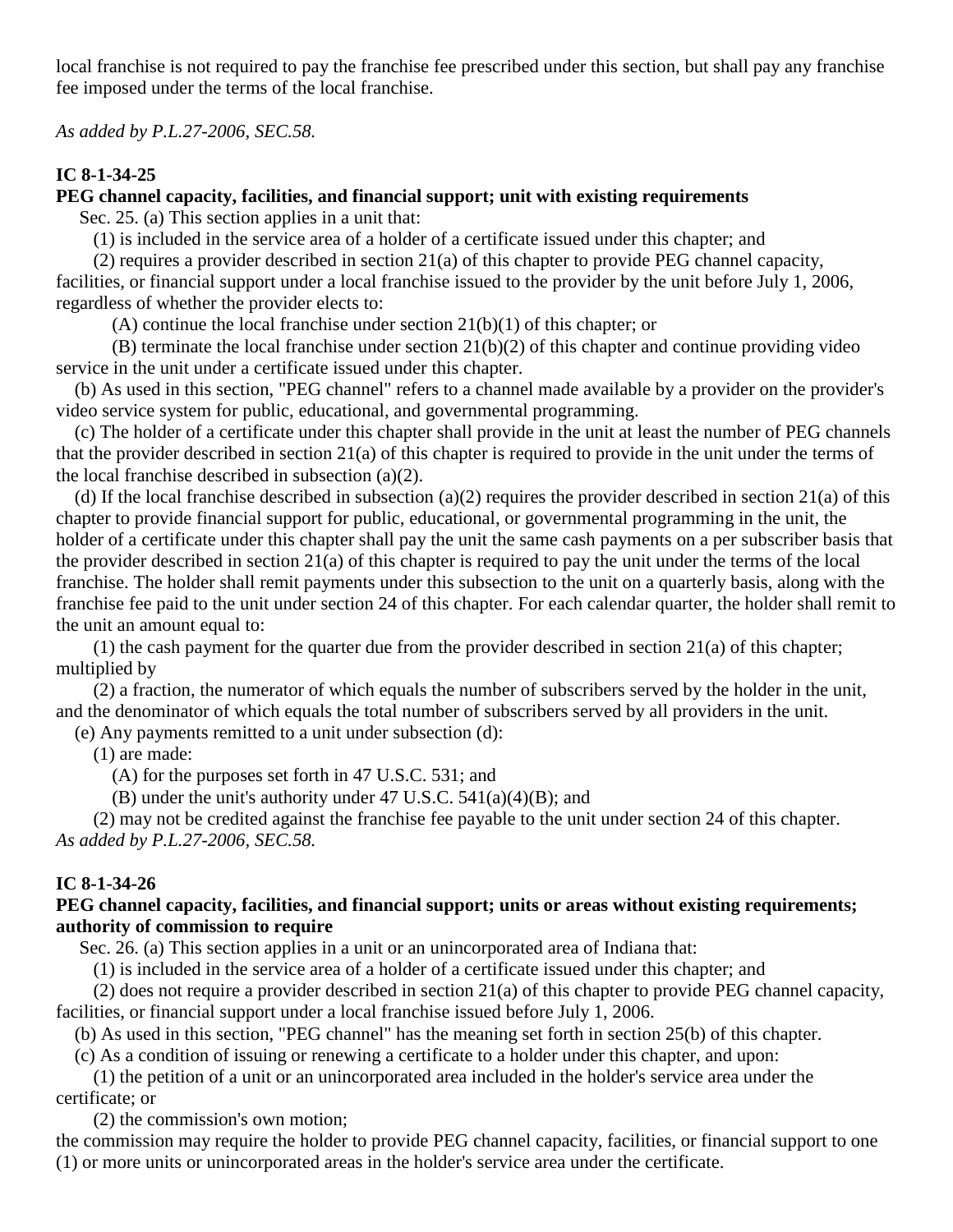(d) As allowed by 47 U.S.C. 531, the commission may do the following in exercising its authority under this section:

 (1) Adopt rules and procedures for the designation or use of PEG channel capacity in each unit or unincorporated area in which the requirements apply.

 (2) Enforce any requirement concerning the provision or use of PEG channel capacity. The commission's enforcement authority under this subdivision includes the authority to enforce any provision that:

(A) is proposed by the holder and incorporated in the holder's certificate; and

(B) concerns services, facilities, or equipment related to PEG channel capacity;

 regardless of whether the provision is required in rules or procedures adopted by the commission under subdivision  $(1)$ .

(3) If PEG channel capacity is designated under the certificate, prescribe rules and procedures:

 (A) under which the holder is permitted to use the designated channel capacity to provide other services, if the channel capacity is not being used in the unit or unincorporated area for the designated purposes; and

 (B) that set forth the conditions under which the holder must cease any use permitted under clause (A). *As added by P.L.27-2006, SEC.58.*

# **IC 8-1-34-26.5**

## **Additional PEG channel capacity**

Sec. 26.5. (a) This section applies in a unit:

- (1) that is included in the service area of a holder of a certificate issued under this chapter; and
- (2) in which a provider is required to provide PEG channel capacity:
	- (A) under a local franchise issued to the provider by the unit before July 1, 2006; or
	- (B) by the commission under section 26 of this chapter.

(b) As used in this section, "PEG channel" has the meaning set forth in section 25(b) of this chapter.

(c) As a condition of issuing or renewing a certificate to a holder under this chapter, and upon:

- (1) the petition of the unit; or
- (2) the commission's own motion;

the commission may require the holder to provide the unit with PEG channel capacity that is in addition to the channel capacity required to be provided in the unit under the existing local franchise or under an order of the commission under section 26 of this chapter.

*As added by P.L.27-2006, SEC.58.*

# **IC 8-1-34-27**

# **Operation of PEG channel; compatibility with provider's system; interconnection of systems; enforcement authority of courts**

Sec. 27. (a) The operation of a PEG channel provided under section 25, 26, or 26.5 of this chapter is the responsibility of the unit or unincorporated area that receives the benefit of the channel, and the holder or other provider is responsible only for the transmission of the channel.

 (b) A unit or an unincorporated area that receives the benefit of a PEG channel provided under section 25, 26, or 26.5 of this chapter shall ensure that all transmissions, content, and programming that are transmitted over a channel or other facility of the provider are submitted to the provider in a manner or form that:

(1) is capable of being accepted and transmitted by the provider over the provider's video service system;

(2) does not require additional alteration or change in the content by the provider; and

(3) is compatible with the technology or protocol used by the provider to deliver video service.

 (c) If it is technically feasible to do so, the holder of a certificate under this section and a provider described in section 21(a) of this chapter may cooperate to interconnect their systems to provide PEG channel capacity required under section 25, 26, or 26.5 of this chapter. Interconnection under this section may be accomplished by direct cable, microwave link, satellite, or other reasonable method of connection. The parties shall negotiate the terms of the interconnection in good faith, and a provider described in section 21(a) of this chapter may not withhold interconnection of PEG channel capacity.

(d) A court with jurisdiction has exclusive authority to enforce any requirement under:

(1) this section; or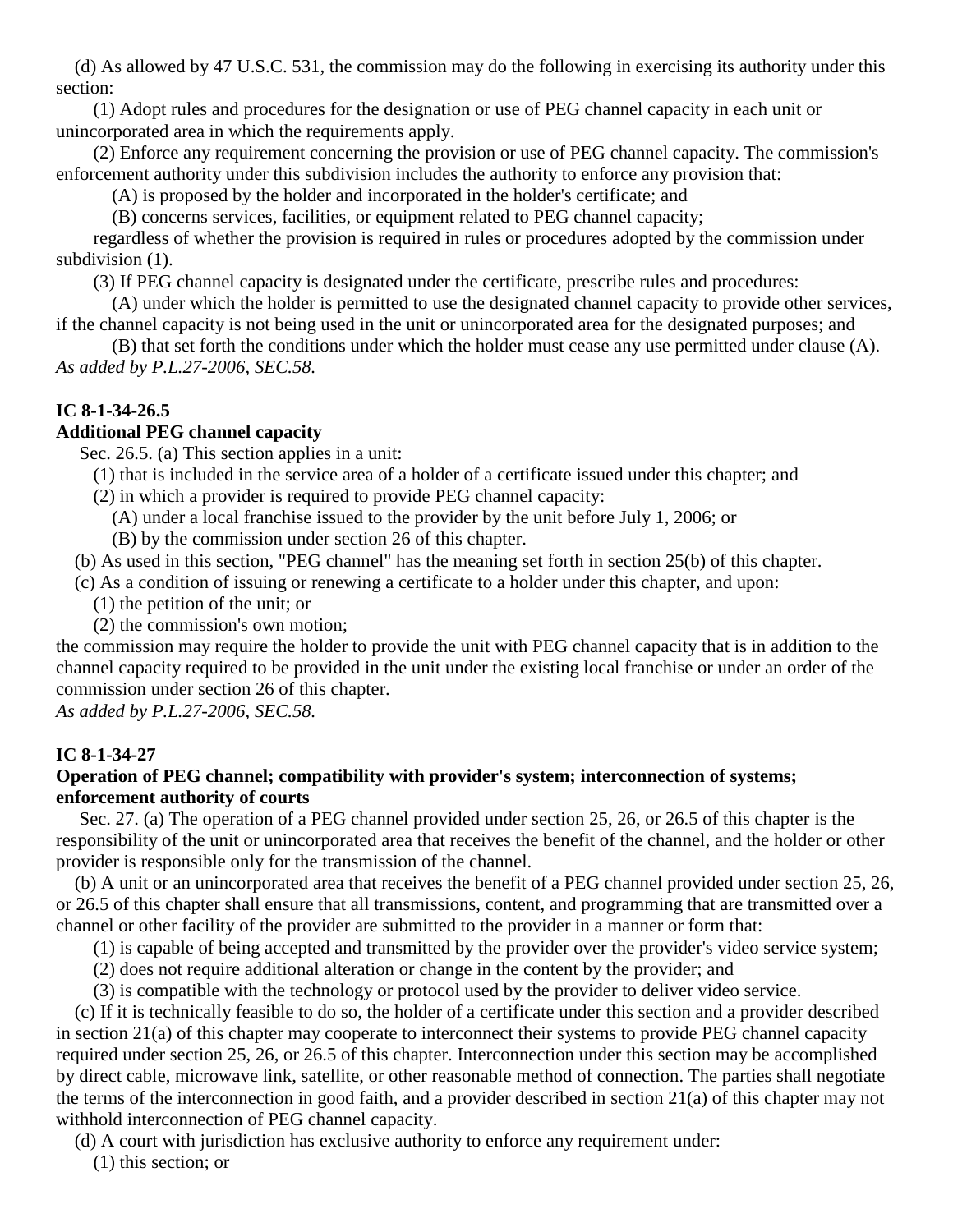## **Discrimination based on income prohibited; use of alternative technology; petition for equitable relief; order by commission; right to appeal**

Sec. 28. (a) This section applies to the following:

(1) A provider that holds a certificate issued by the commission under this chapter.

 (2) A provider that provides video service under a local franchise, as permitted under section 21(b)(1) of this chapter.

 (b) Subject to section 17(b) of this chapter, a provider may not deny access to video service to any group of potential residential subscribers based on the income level of the residents in the local area in which the group resides. However, a provider:

 (1) shall have a reasonable time to become capable of providing video service to all households within a service area included in the provider's franchise; and

(2) may satisfy the requirements of this subsection through the use of an alternative technology that:

 (A) offers content, service, and functionality comparable to that provided through the provider's video service system, as determined by the commission; and

(B) may include a technology that does not require the use of any public right-of-way.

(c) For purposes of this subsection, an "affected person" includes the following:

(1) A potential subscriber of video service from a provider.

 (2) A local unit in which a person described in subdivision (1) resides, acting on behalf of the person or other similarly situated persons.

An affected person that alleges a violation of subsection (b) by a provider may petition the commission for equitable relief. Not later than forty-five (45) days after receiving a petition under this subsection, the commission shall, after notice and an opportunity for hearing, make a determination as to whether a violation of subsection (b) has occurred.

 (d) If, after holding any hearing requested in the matter, the commission determines that no violation of subsection (b) has occurred, the commission's decision is final, subject to the petitioner's right to appeal the decision in a court having jurisdiction. If the commission determines that a violation of subsection (b) has occurred, the commission may issue an order requiring the provider to offer video service to those persons to whom access to the provider's video service has been denied. An order of the commission under this subsection must specify the following:

 (1) A date by which the provider must offer video service to those persons to whom access has been denied as a result of the provider's violation. In specifying a date under this subdivision, the commission shall allow the provider a reasonable time to become capable of providing the required video service to the affected households.

 (2) Any alternative technology described in subsection (b)(2) that the commission approves for use by the provider in making video service available to the affected households.

Except as provided in subsection (e), an order of the commission under this subsection is final.

(e) A provider may appeal:

 (1) a determination by the commission under subsection (d) that a violation of subsection (b) has occurred; or

 (2) any findings or requirements of the order issued in connection with the commission's finding of a violation;

in a court having jurisdiction. *As added by P.L.27-2006, SEC.58.*

# **IC 8-1-34-29**

**Institutional network capacity; video service to public buildings; provision under terms of local franchise; continuation of services after December 31, 2008, or expiration of franchise; apportionment of costs**